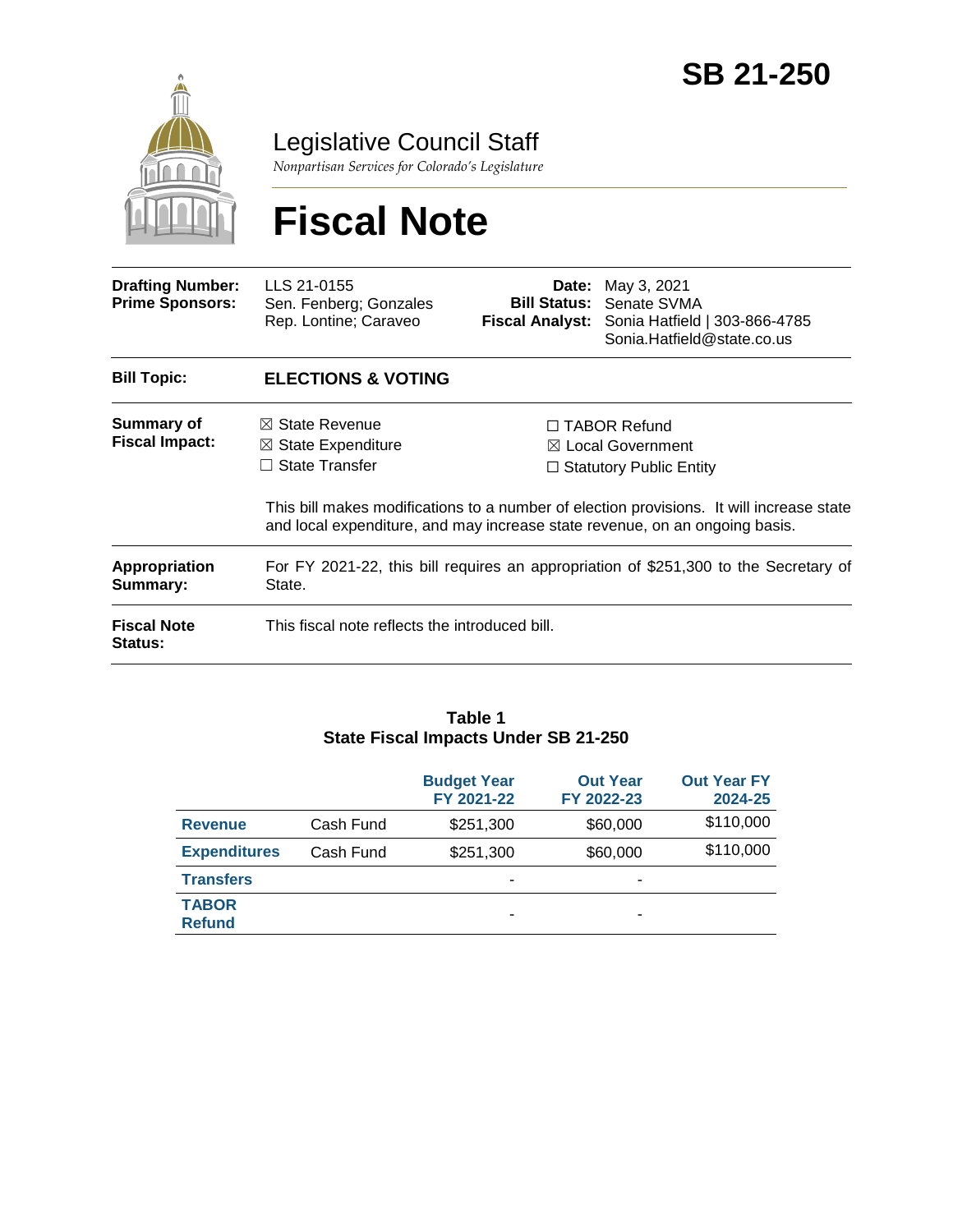Page 2

## **Summary of Legislation**

This bill modifies and clarifies state and local election code, including provisions related to voter registration, party affiliation, ballot access, and the conduct of recalls. Among its many changes, this bill:

- requires the Secretary of State and the county clerks to make modifications to online systems and forms to allow for registration using an electors last four digits of their Social Security number;
- changes various deadlines related to affiliation from 29 to 22 days;
- sets new requirements for recall elections and petitions;
- repeals the ability of an unaffiliated candidate for president of the US to be nominated by paying a fee;
- changes requirements for voter service and polling centers and drop boxes, including limiting the placement of drop boxes at law enforcement offices that aren't part of a shared government building;
- adds requirements for institutions of higher education related to notifying enrolled students about voting information and providing data to the Department of State;
- requires counties to report presidential primary results by precinct; and
- requires the Department of Health Care Policy and Financing (HCPF) to regularly provide certain data to the SOS about changes in a voter's name or address, which the SOS must forward to the appropriate county clerk.

## **Comparable Crime Analysis**

Legislative Council Staff is required to include certain information in the fiscal note for any bill that creates a new crime, changes the classification of an existing crime, or changes an element of an existing crime. This section outlines data on crimes comparable to the offense in this bill and discusses assumptions on future rates of criminal conviction for those offense.

**Prior conviction data and assumptions.** This bill creates the new offense of a recall committee member failing to forward a voter's request to remove their signature from a recall petition, an unclassified elections misdemeanor punishable by a fine of up to \$1,000 and/or imprisonment in a county jail up to one year. To form an estimate on the prevalence of this new crime, the fiscal note analyzed the existing offense of tampering with a municipal initiative or referendum petition, a class 2 misdemeanor, as a comparable crime. From 2018 to 2020, zero offenders have been convicted and sentenced for this existing offense; therefore, the fiscal note assumes that there will be minimal or no additional case filings or convictions for the new offense under the bill. Because the bill is not expected to have a tangible impact on criminal justice-related expenditures or revenue at the state or local levels, these potential impacts are not discussed further in this fiscal note.

Visit [leg.colorado.gov/fiscalnotes](http://leg.colorado.gov/fiscalnotes/) for more information about criminal justice costs in fiscal notes.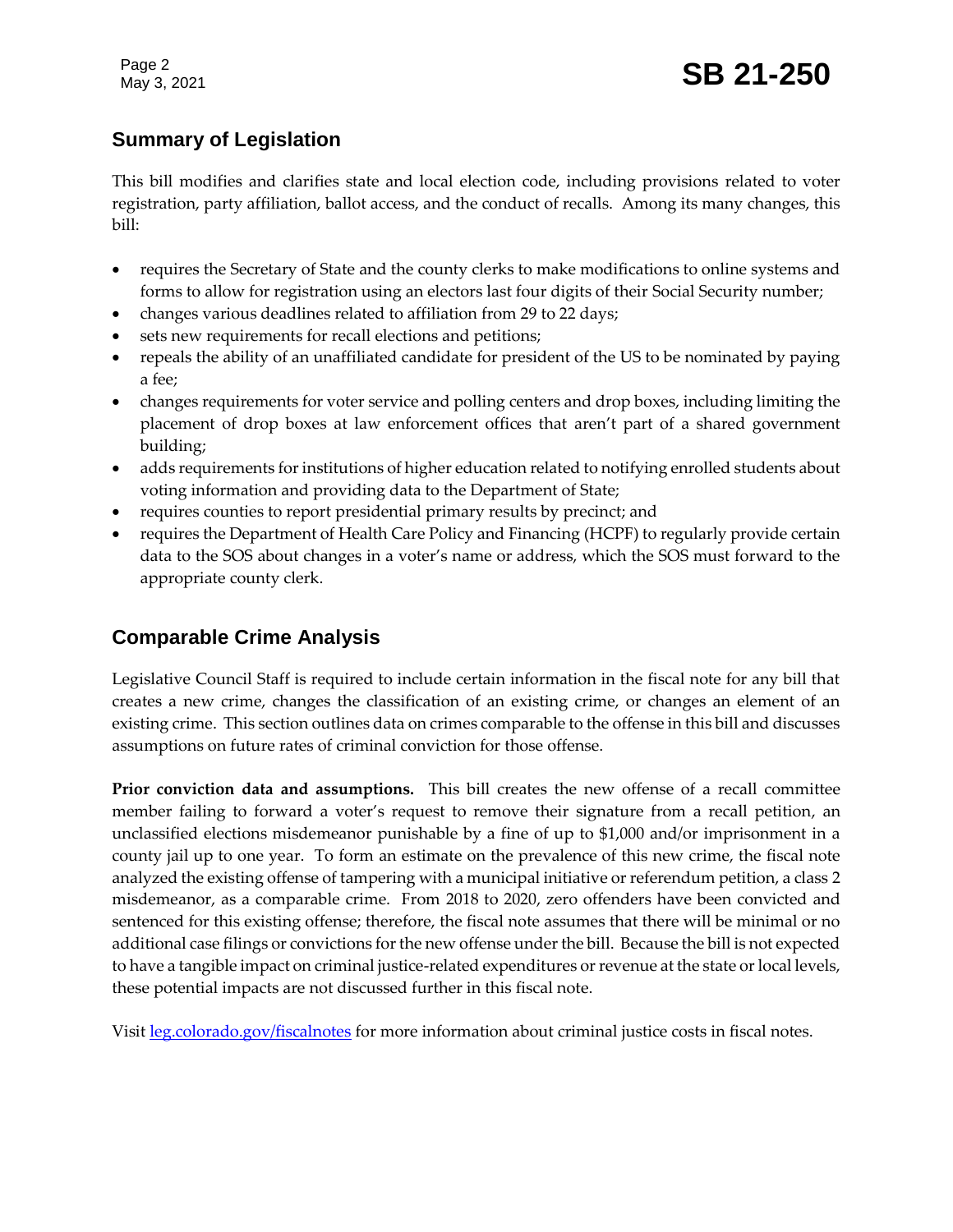## **State Revenue**

This bill may increase cash fund revenue to the Secretary of State's Office (SOS) by up to \$251,300 in FY 2021-22. The revenue is primarily from business filing fees, which are deposited into the Department of State Cash Fund. This additional revenue is subject to TABOR.

#### **Table 2 Revenue Under SB 21-250**

|                                        | FY 2021-22 | FY 2022-23 | FY 2024-25 |
|----------------------------------------|------------|------------|------------|
| <b>Department of State</b>             |            |            |            |
| <b>Businesses and Professions Fees</b> | \$251,300  | \$60,000   | \$125,000  |
| Unaffiliated Candidate Filing Fees     | -          | ۰          | (\$15,000) |
| <b>Total Cost</b>                      | \$251,300  | \$60,000   | \$110,000  |

**Fee impact on businesses and professions.** Colorado law requires legislative service agency review of measures which create or increase any fee collected by a state agency. Under current law, the SOS is authorized to adjust fees so that the revenue generated approximates its direct and indirect costs. The SOS is primarily funded through business filing fees. To cover the costs described in the State Expenditures section below, fees may need to be raised to cover all or some of the costs of this bill. The fees affected and the actual amount of fee charges will be set administratively by the SOS based on cash fund balance, total program cost, and the estimated number of professional activities subject to fees.

**Fee impact on presidential candidates.** In addition, starting in the next presidential election year and in every following presidential election year, this bill will decrease state revenue by approximately \$15,000 to the Department of State Cash Fund. This bill repeals the ability of unaffiliated candidates for president to access the ballot by filing a \$1,000 fee. Based on prior data, this fiscal note assumes approximately 15 unaffiliated candidates pay this fee every presidential election.

## **State Expenditures**

This bill will increase state expenditures in the SOS by \$251,300 in FY 2021-22, by \$60,000 in non-presidential election years and by \$110,000 in presidential election years, paid from the Department of State Cash Fund. It will also minimally increase expenditures and workload in institutions of higher education, and the Judicial Department. These costs are displayed in Table 3 and described below.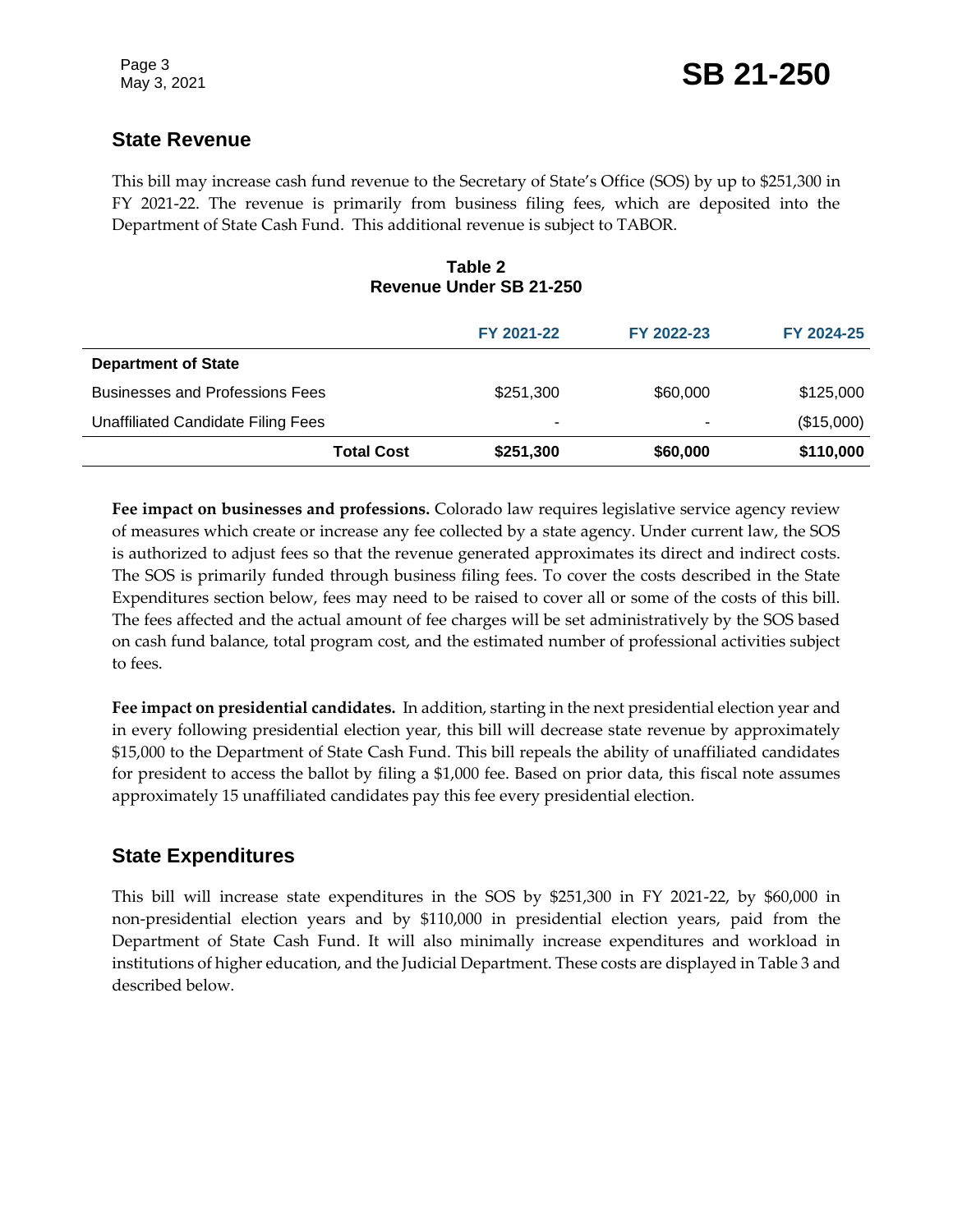|                                           | FY 2021-22 | FY 2022-23 | FY 2024-25 |
|-------------------------------------------|------------|------------|------------|
| <b>Department of State</b>                |            |            |            |
| <b>Computer Programming</b>               | \$197,800  | ۰          |            |
| E-Submission Signature Setup              | \$23,500   | ۰          |            |
| Software Licenses                         | \$30,000   | \$60,000   | \$60,000   |
| Integrated Document Solutions Group (DPA) | ۰          | -          | \$50,000   |
| <b>Total Cost</b>                         | \$251,300  | \$60,000   | \$110,000  |

#### **Table 3 Expenditures Under SB 21-250**

**Department of State.** This bill will require the SOS to make changes to SCORE, the online voter registration database, and the ballot access database. This work will require 1,720 hours of computer programming. The bill will also require new software licenses, and an increase in work contracted to the Department of Personnel and Administration.

- *Changes to SCORE.* The SOS will need to create a new voter notification for instructing voters on how to add a signature to their voter file. The SOS will also need the ability to tag each voter record in SCORE that has been automatically registered and create a new export capability to make this information public. In addition, the petition module will need to be changed to accommodate new correspondence requirements and the change of affiliation deadline.
- *Changes to the online voter registration system.* The online voter registration system will need to be updated to create a new workflow to allow voters to register with only the last four digits of their Social Security number, to allow voters to upload a signature when they register online, and to connect directly with the Social Security Administration to confirm identity through the last four digits of an elector's Social Security number.
- *Changes to the ballot access database.* This database must be updated to allow for precinct level reporting in presidential primaries.
- *Electronic signature submission*. The SOS must set up the ability for a voter to submit their signature to the county clerk electronically. The initial setup would cost \$23,500, and \$30,000 in licensing and maintenance for the first year. Licensing and maintenance would cost \$60,000 annually in ongoing years.
- *Integrated Documents Solutions Group*. The SOS uses the Integrated Documents Solutions Group within the Department of Personnel and Administration for scanning and data entry services. This bill would require unaffiliated presidential candidates to get on the ballot by circulating a petition, which would require an increase in work contracted to this group. Assuming that three candidates pursue this every presidential election, this would be a cost of \$50,000 every four years. In addition, this bill may change the number of signatures processed by the group. This work is billed to the Department of State Cash Fund.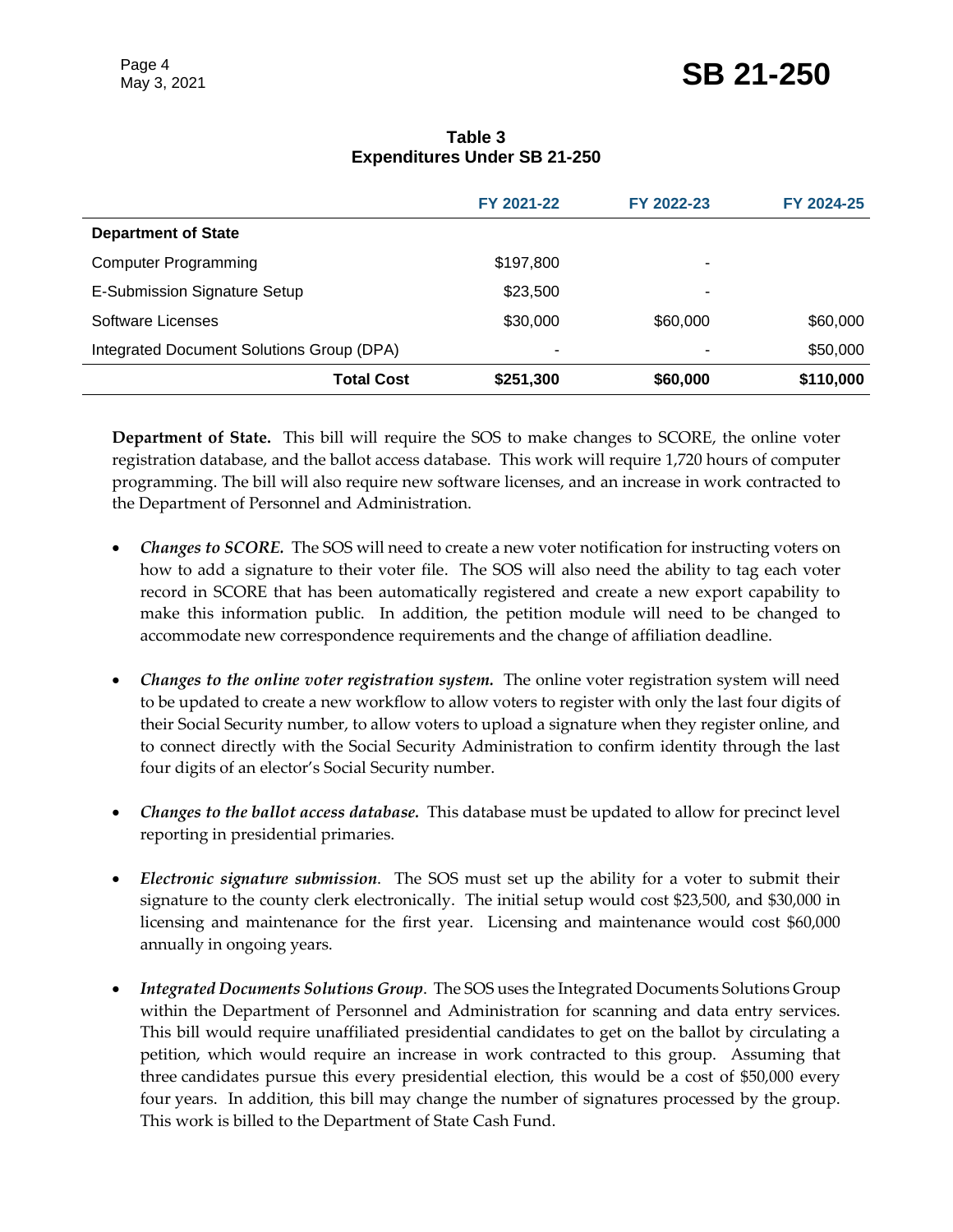Page 5

**Higher Education Institutions.** The bill may minimally increase workload for institutions of higher education to provide enrolled students with information on voting, and for providing data to the SOS to determine voter service and polling centers and drop-off locations.

**TABOR refunds**. The bill may increase state revenue subject to TABOR. For FY 2022-23, the March 2021 LCS forecast projects revenue to fall short of the TABOR limit by \$28.6 million, or 0.2 percent of the limit. If actual revenue exceeds the limit, the bill will increase the amount required to be refunded to taxpayers from the general fund in FY 2023-24.

## **Local Government**

This bill will increase the costs and workload for counties to change forms, purchase additional mailing and postage, implement voter registration changes for other agencies, report presidential primary results by precincts, cure ballots in voter service and polling centers, and for emergency replacement ballots. The average cost per county to implement the bill will be \$50,800 for large counties, \$29,000 for medium counties, and \$4,800 for small counties. In addition, changes to special district recall elections may have an indeterminate fiscal impact.

## **Effective Date**

The bill takes effect upon signature of the Governor, or upon becoming law without his signature, except that subsections 1-2-202.5 (1)(a) and (3)(e) take effect March 1, 2022 and applies to elections on or after the effective date.

## **State Appropriations**

For FY 2021-22, this bill requires an appropriation of \$251,300 from the Department of State Cash Fund to the Secretary of State's Office.

## **Technical Note**

The bill requires the HCPF to provide data to the SOS on voter address and name changes. However, federal law restricts the ability of HCPF to use Medicaid personal data other than for specific purposes related to program enrollment and health coverage. Providing personal information contrary to allowable federal uses could result in the loss of federal matching funds for the state Medicaid program. Therefore, the fiscal note assumes that HCPF will not provide this data to the SOS barring a future change in federal law.